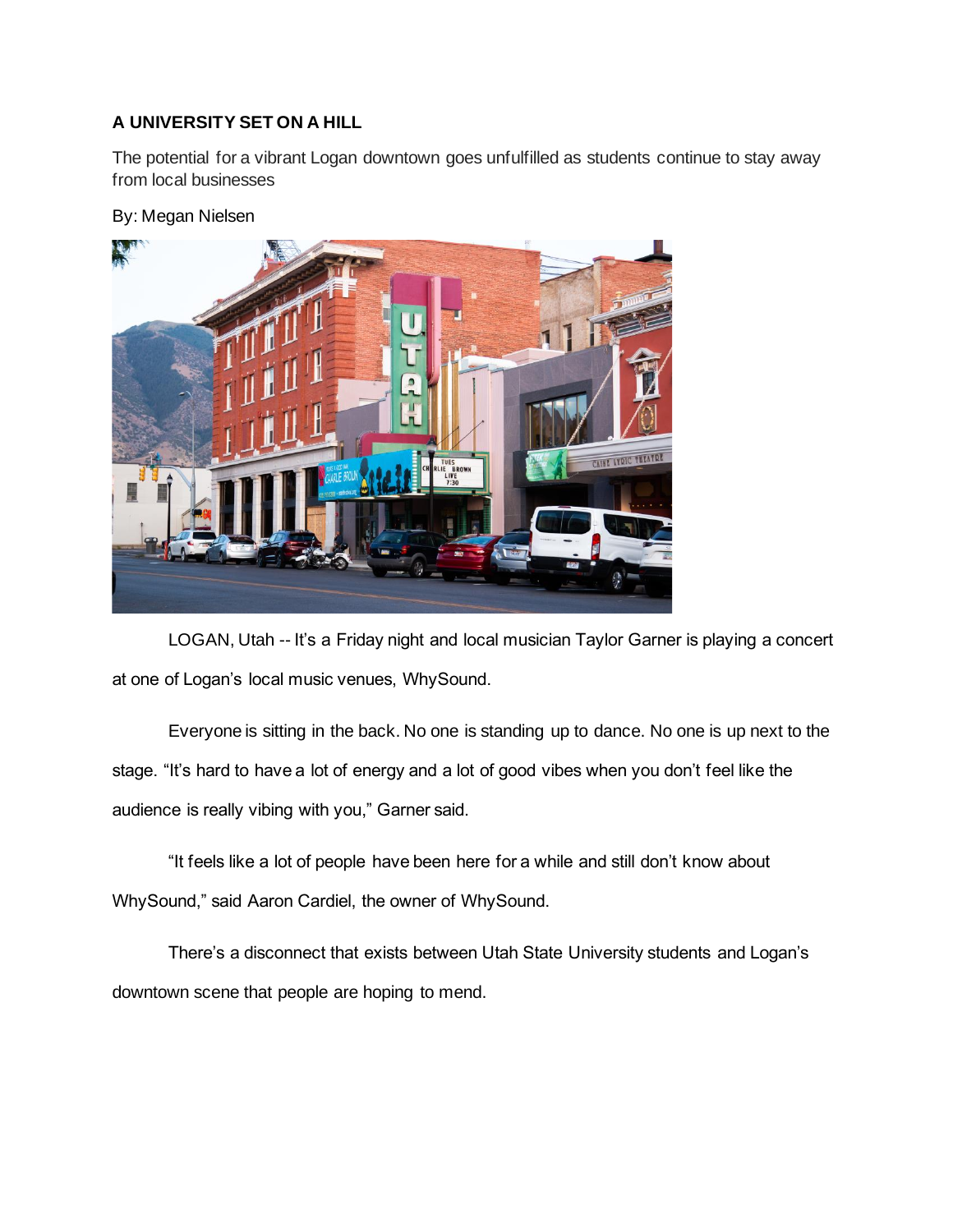Aubrey Parker, a sophomore at USU, said she was a music fan but had never heard of or been to a show at WhySound or The Cache Venue, another music venue in downtown Logan.

Parker said she'll drive down to Salt Lake for concerts if it's a band she really likes.

"The biggest thing to note as far as the music scene in Logan and community on campus is that it's always ebbing and flowing," said Taylor Ross Wilson, a co-owner of WhySound and former Utah State student. "Every year is a new year and every year has totally different kids. One of the biggest struggles of having a really solid local music scene here is that kids will come and start up a band and then two years later they're gone and their entire following is gone."

"A lot of the students that live up here go home every weekend and it kind of deserts the place," said Jeremy Jensen, a multimedia specialist in Utah State's PR and marketing department.

"I don't know who to blame," Jensen said.

Parker said she primarily attends campus events because they're accessible and free.

"A big part of it is simply the campus lifestyle," Wilson said. "I was doing house concerts in my dorm room the first week I was up here but it took me about a month before I even found out about WhySound or any of the local community."

Wilson said the local scene wasn't presenting itself and there was nobody saying "come to WhySound."

Students have meal plans and campus provides a lot of entertainment so students don't even have to leave campus, Wilson said.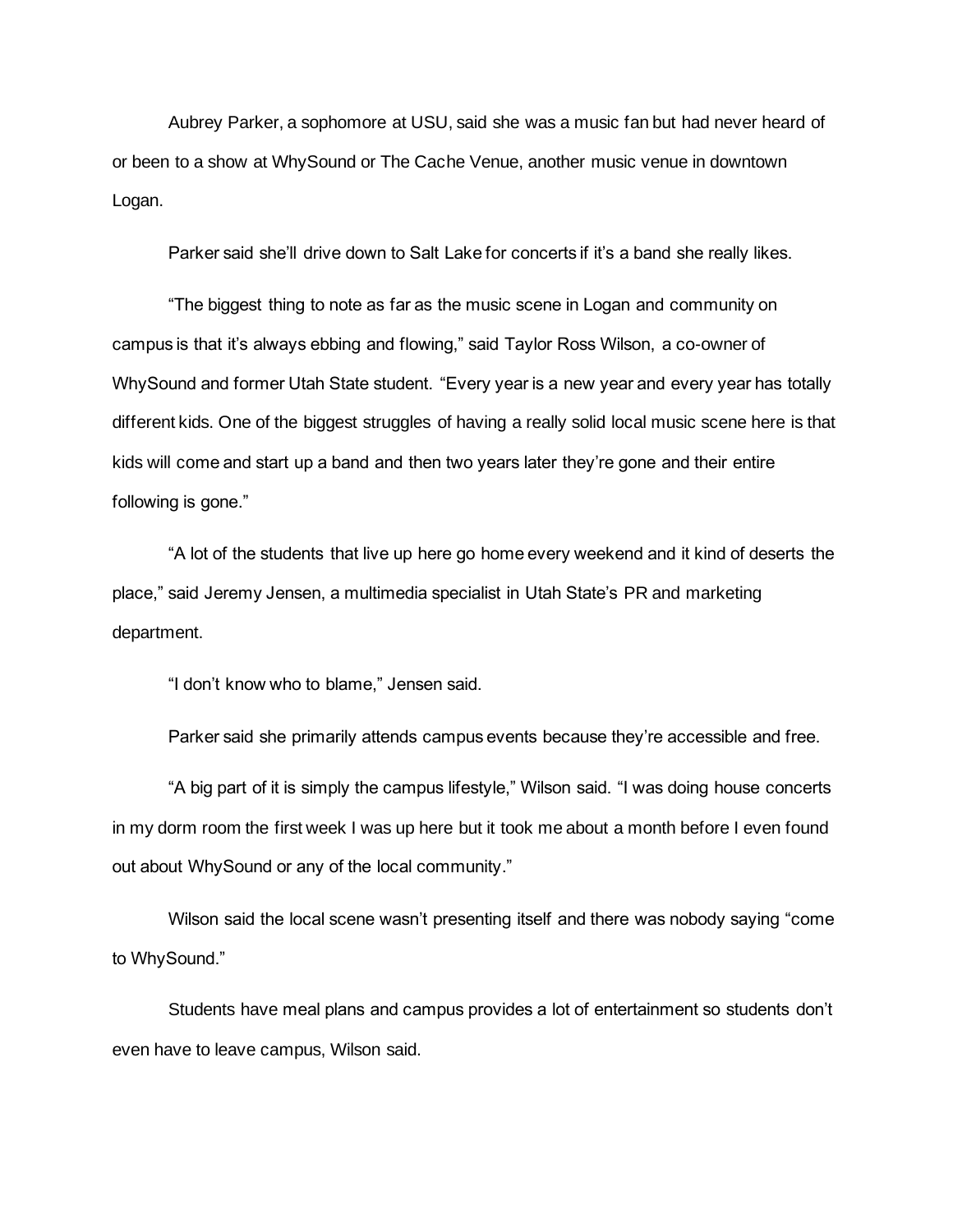Maia Olpin, a Utah State freshman, said university events are a big draw because they're close and convenient.

"I honestly feel like if Logan were flat and the university and downtown were on the same plane there would be more connection," said Mark Lunt, the owner of The Cache Venue and board member for the Logan Downtown Alliance. "But there's something metaphorically different because the university is up on the hill and the city is down here."

Wilson said WhySound is trying to do more stuff with campus to get the students involved. "We're trying to work more with Aggie Radio and work more with campus clubs and organizations," he said. "They already have those connections on campus."

Olpin said she's made it to a lot of activities on campus but she's also excited to get to know downtown Logan. "Supporting local businesses is important to me," she said.

She's only been here for a week and already has done her best to take advantage of the local Logan scene. She's made it out to Caffe Ibis to enjoy the "cute coffee shop environment," taken some yoga classes at a local studio and walked the town as local businesses came out for Taste of Logan.

"Towns with vibrant downtowns typically have three things going on," Lunt said. Those things are coffee shops, breweries and live music.

"Logan isn't different," Lunt said, "Framing shops and title loan companies aren't going to make us happening. We probably need those same ingredients as every other vibrant town."

"A lot of the people that own the majority of downtown have these businesses that take advantage of big purchases one time but don't create an atmosphere that's welcoming to people to come hang out and spend time downtown," Jensen said.